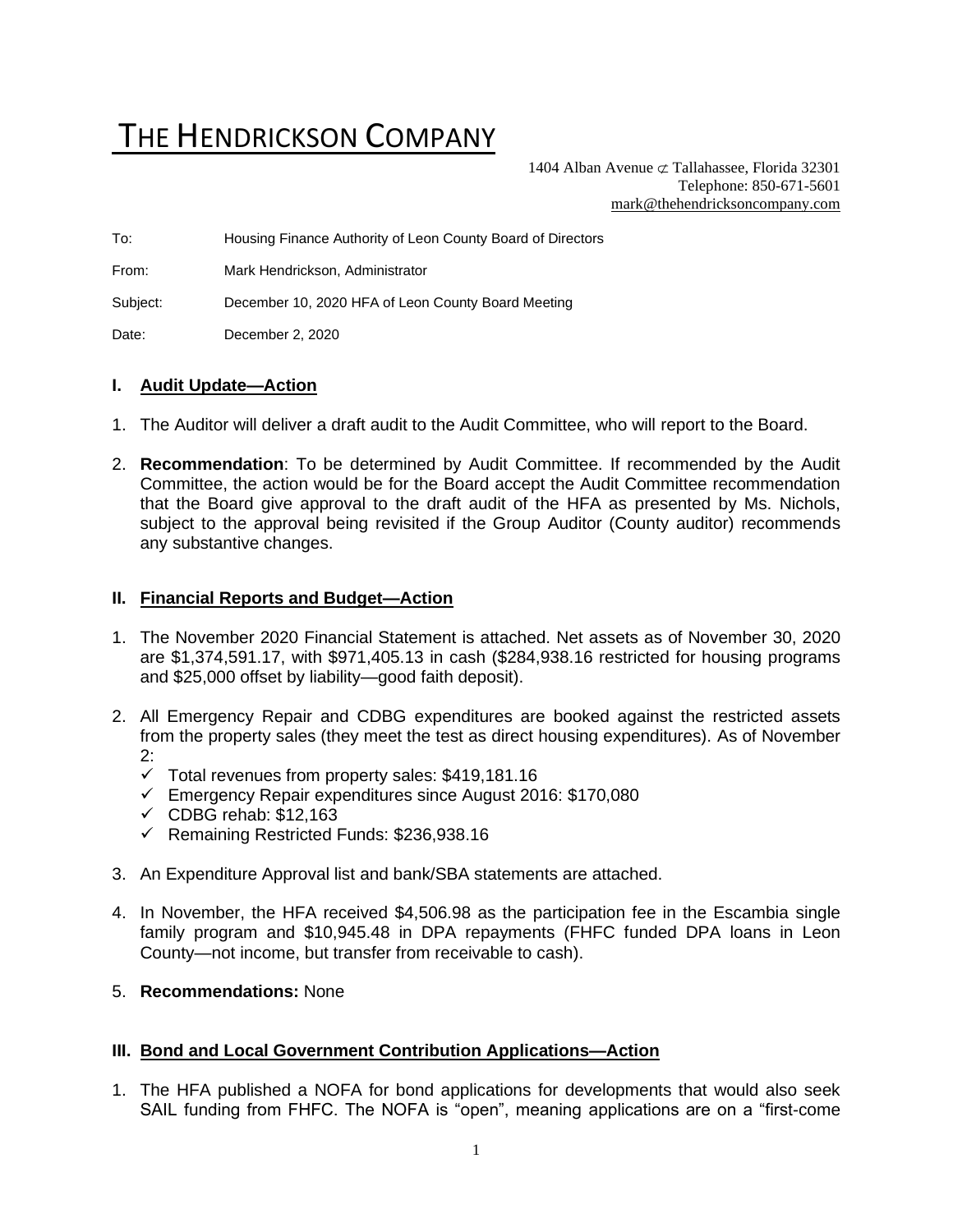first-evaluated" basis.

- 2. **Magnolia Senior** and **Magnolia Family II** were induced and are scheduled for TEFRA approval on December 9. Both applied for SAIL funding from FHFC.
- 3. **Magnolia Family I** is moving through credit underwriting with an anticipated closing in Summer of 2021. That is after the TEFRA approval expires
- 4. **Recommendations**: **Magnolia Family I**: Authorize new TEFRA hearing and submission to BOCC for approval.

| Name                           | <b>Magnolia Family</b>                            | <b>Magnolia Senior</b>               | <b>Magnolia Family II</b>            |  |
|--------------------------------|---------------------------------------------------|--------------------------------------|--------------------------------------|--|
| Owner Entity*                  | Country Club Magnolia Family,                     | Country Club Magnolia Senior,        | Country Club Magnolia Family         |  |
|                                | <b>LP</b>                                         | LP                                   | II, LP                               |  |
| Developer/Location             | New Affordable Housing                            | Columbia Residential                 | Columbia Residential                 |  |
|                                | Partners, LLC. Atlanta, Georgia                   | Atlanta, Georgia                     | Atlanta, Georgia                     |  |
|                                | Tallahassee Housing Economic                      | <b>Tallahassee Housing Authority</b> | <b>Tallahassee Housing Authority</b> |  |
|                                | Corporation, Tallahassee, FL                      | Tallahassee, FL                      | Tallahassee, FL                      |  |
| <b>Street Address</b>          | Canton Circle, 150' SW of the                     | Sebring Ct., NE of intersection      | Country Club Dr., SW of              |  |
|                                | intersection of Canton Circle &                   | of Sebring & Country Club            | intersection of Country Club &       |  |
|                                | <b>Country Club Drive</b>                         | <b>Drive</b>                         | <b>Putnam Drive</b>                  |  |
| <b>Type</b>                    | <b>New Construction</b>                           | <b>New Construction Garden</b>       | <b>New Construction</b>              |  |
| Demographic                    | Family                                            | Elderly                              | Family                               |  |
| <b>County Commission</b>       | District 1, Bill Proctor                          | District 1, Bill Proctor             | District 1, Bill Proctor             |  |
| <b>District</b>                |                                                   |                                      |                                      |  |
| <b>Units</b>                   | 130                                               | 110                                  | 160                                  |  |
| <b>Bedrooms</b>                | 252                                               | 125                                  | 320                                  |  |
| # of Buildings                 | 5 residential buildings                           | 1 residential building               | 6 residential buildings              |  |
| # of Stories                   | 3                                                 | 3 with elevator                      | $\overline{3}$                       |  |
| <b>Credit Underwriter</b>      | Seltzer Management                                | <b>Seltzer Management</b>            | Seltzer Management                   |  |
| <b>Estimated Closing Date</b>  | May 2021                                          | November 2021                        | November 2021                        |  |
| <b>Bond Request</b>            | \$15,000,000 or \$115,385/unit                    | \$13,500,000 or \$122,727/unit       | \$17,000,000 or \$106,250/unit       |  |
| Permanent Loan Bond            | \$7,000,000                                       | \$6,500,000                          | \$11,500,000                         |  |
| Amount                         |                                                   |                                      |                                      |  |
| <b>SAIL &amp; ELI Funding</b>  | \$6,211,577                                       | \$6,600,000                          | \$6,600,000                          |  |
| <b>Housing Credit Investor</b> | <b>TBD</b>                                        | <b>TBD</b>                           | <b>TBD</b>                           |  |
| <b>Housing Credits</b>         | \$9,376,537                                       | \$8,266,414                          | \$11,352,521                         |  |
| <b>City Funding</b>            | \$1,650,000                                       | \$2,000,000                          | \$2,000,000                          |  |
| <b>TEFRA Approval</b>          | 4-28-20                                           | <b>TBD</b>                           | <b>TBD</b>                           |  |
| <b>Total Cost</b>              | \$24,826,109                                      | \$24,693,561                         | \$32,617,000                         |  |
| <b>Total Cost Per Unit</b>     | \$190,971                                         | \$224,487                            | \$203,856                            |  |
| <b>Land Cost</b>               | \$0-Ground Lease from                             | \$0-Ground Lease from                | \$0-Ground Lease from                |  |
|                                | <b>Tallahassee Housing Authority</b><br>\$0//unit | <b>Tallahassee Housing Authority</b> | <b>Tallahassee Housing Authority</b> |  |
| <b>Acquisition of Building</b> | <b>NA</b>                                         | <b>NA</b>                            | <b>NA</b>                            |  |
| Cost                           |                                                   |                                      |                                      |  |
| <b>Hard Construction Cost</b>  | \$16,314,670                                      | \$16,630,000                         | \$23,100,000                         |  |
|                                | \$125,497/unit                                    | \$151,182/unit                       | \$144,375/unit                       |  |
| <b>General Contractor</b>      | <b>TBD</b>                                        | <b>TBD</b>                           | <b>TBD</b>                           |  |
| <b>Credit Enhancement</b>      | <b>TBD</b>                                        | <b>TBD</b>                           | <b>TBD</b>                           |  |
| Set-Aside Period               | 50 years                                          | 50 years                             | 50 years                             |  |
| <b>Set-Aside Levels</b>        | 10.0% (13 units) <33% AMI                         | 10.0% (11 units) <33% AMI            | 10.0% (16 units) <33% AMI            |  |
|                                | for 15 years, then 60% AMI                        | for 15 years, then 60% AMI           | 70.0% (112 units) <60% AMI           |  |
|                                | 90.0% (117 units) <60% AMI                        | 90.0% (99 units) <60% AMI            | 20% (32 units) market rate           |  |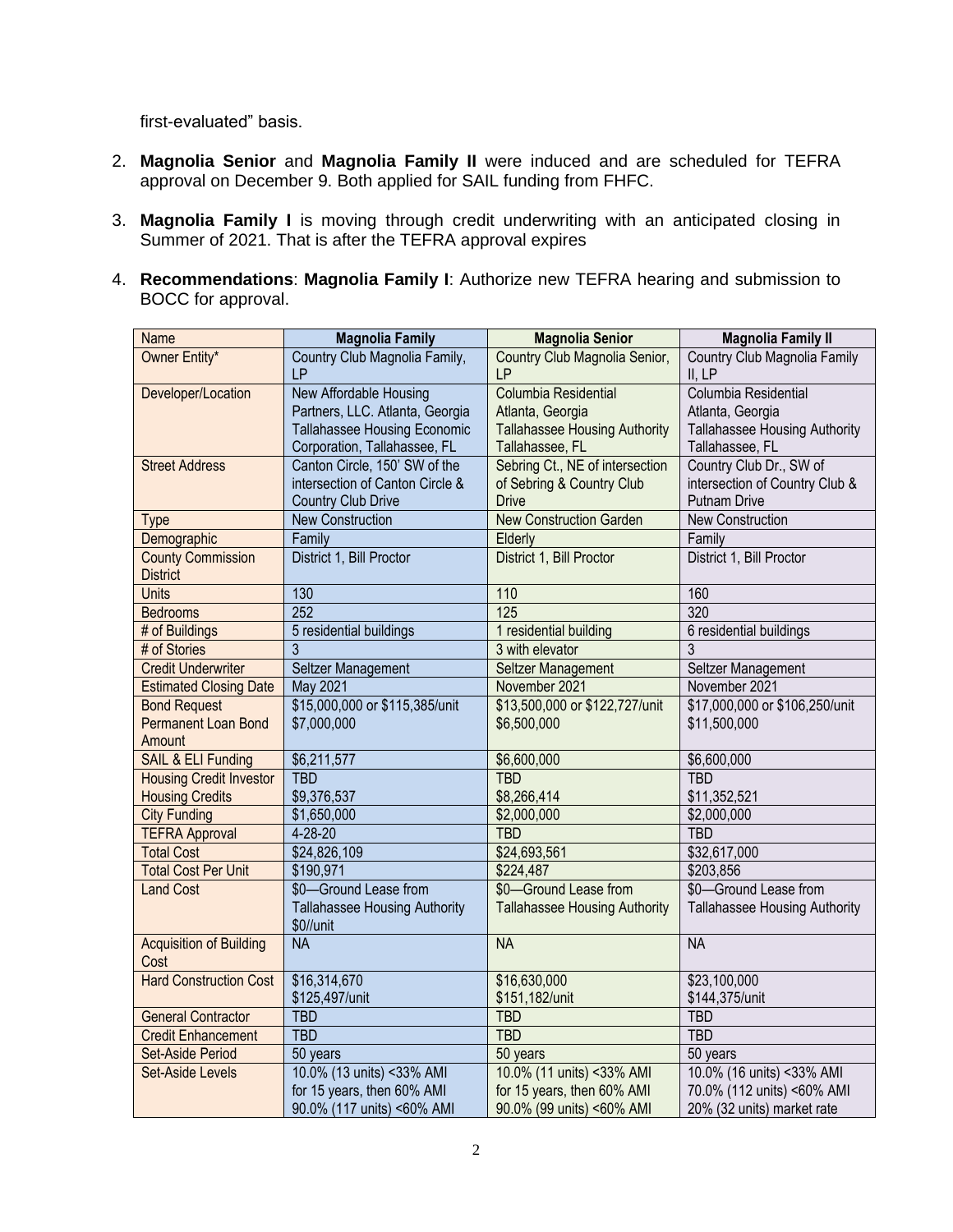## **IV. Emergency Repair Program—Informational**

- 1. The HFA authorized an emergency repair program, for minor repairs that need immediate attention—and are not covered by the County's SHIP Program. A total of \$50,000 has been paid to the County for FY 20-21. Individual repairs are limited to \$1,650 per home (\$7,500 for senior or persons with special needs that reside in mobile homes).
- 2. Of the \$53,000 FY 19-20 allocation, \$36,259 was spent. The balance of \$16,741 was carried forward to this FY, making total funds available FY 20-21 \$66,741. Of that, \$17,078.78 is encumbered (four cases).
- 3. **Recommendation**: None.

# **V. Real Estate—Informational**

- 1. The Real Estate Division is responsible for selling surplus properties designated for affordable housing, with proceeds of the sale coming to the HFA. Since October, there have been thirteen sales with net proceeds due to the HFA of \$51,539.15—checks not yet received.
- 2. Sales of seven properties by the Real Estate Division generated total revenues to the HFA of \$107,102. As of October 2, 2020, sales of 51 properties by Ketcham Realty have generated \$312,079.16 paid to the HFA. The total is \$419,181.16, not including any of the past thirteen sales.
- 3. County real estate reports four additional properties under contract.
- 4. A spreadsheet is attached.
- 5. **Recommendation**: None.

# **VI. Legal Update—Action**

- 1. HFA Counsel will report on their activities. Counsel recommends that action defending HFA's position in DPA foreclosure cases be discontinued due to cost-benefit analysis.
- 2. **Recommendation**: Direct counsel to discontinue action on DPA foreclosures.

### **VII. To-Do List—Informational**

| <b>To-Doltem</b>                      | <b>HFA</b> | Admin | <b>County</b> | <b>NGN</b> | <b>Status</b> | <b>Completed</b> |
|---------------------------------------|------------|-------|---------------|------------|---------------|------------------|
| <b>Meeting Date</b>                   |            |       |               |            |               |                  |
| November 12, 2020                     |            |       |               |            |               |                  |
| HFA Counsel to make recommendation on |            |       |               |            |               |                  |
| DPA foreclosure cases                 |            |       |               |            |               |                  |
| <b>Meeting Date</b>                   |            |       |               |            |               |                  |
| None                                  |            |       |               |            |               |                  |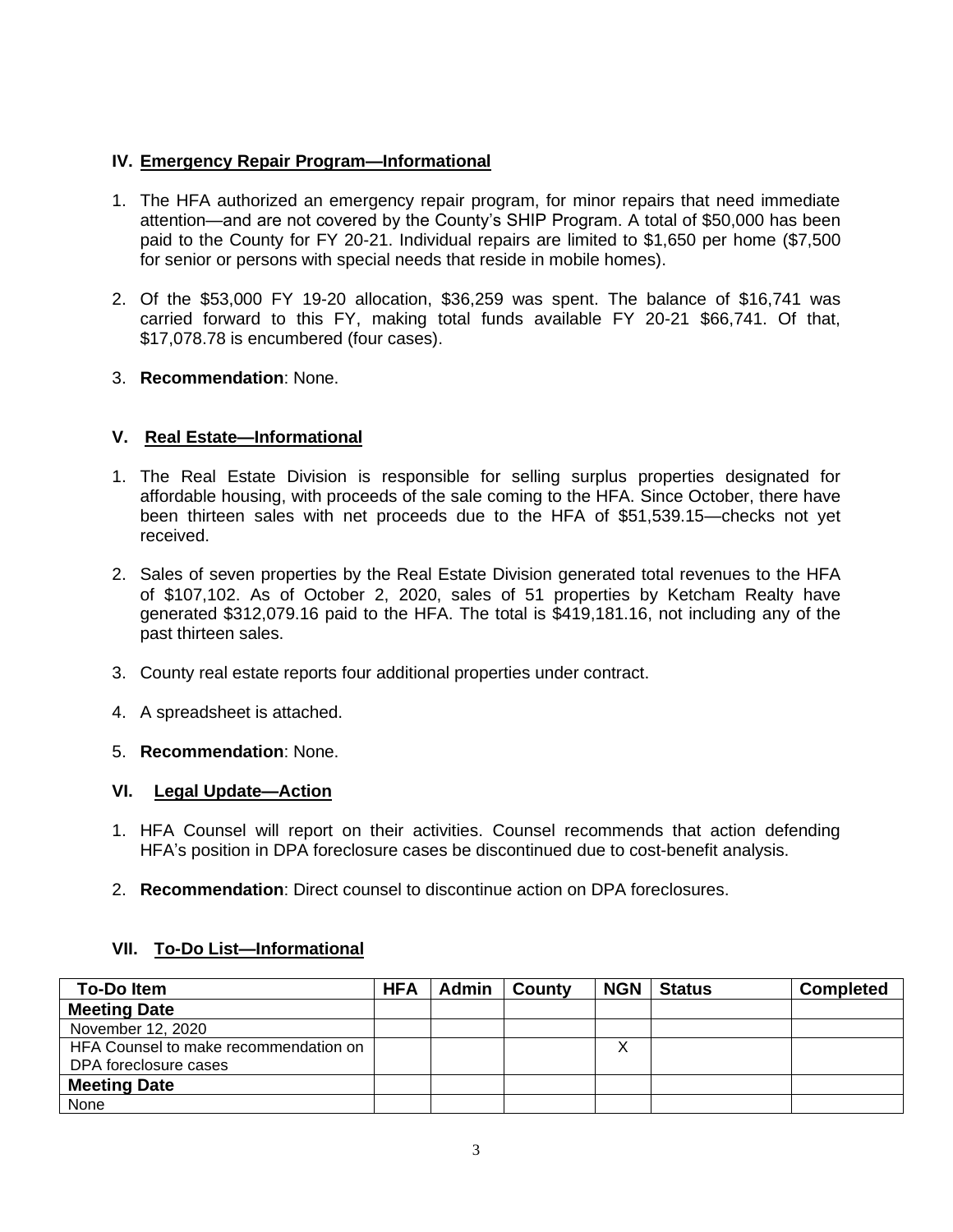## **VIII. State Legislative Update—Informational**

- 1. The Senate and House agreed to full funding for housing—the first time in 13 years. The full funding number is \$370 million. The importance of this cannot be understated.
- 2. The Sadowski Education Effort (SEE) was essential to this success. We weren't the only ones in the fight, but we were the ones getting the editorials written and in constant communication with legislators focused on this issue. Florida ALHFA's incredible relationship with FHFC/Trey Price was also massively helpful this year. There was truly a coordinated effort.
- 3. The Governor committed \$250 million of CARES Act funding to housing—primarily for rent and mortgage relief. The Governor vetoed the \$225 million SHIP appropriation. This did not sweep the money into general revenue—it simply accumulates in the Local Government Housing Trust Fund and is available in a Special Legislative session to sweep, appropriate for SHIP, or leave.
- 4. SEE launched a strategy and action steps—with the goal of the legislature making the SHIP appropriation whenever a Special Session is held. There has been significant outreach to all legislators who were elected this year. However, it appears that a Special Session in uncertain—so the strategy may pivot to a focus on full funding in the 2021 Regular Session.
- 5. The legislator one-pagers are available under the Advocacy tab at [www.sadowskicoalition.com.](http://www.sadowskicoalition.com/) These show the impact by County of losing the \$225 million SHIP appropriation.
- 6. Representative Killebrew (R-Polk County) introduced HB 13, which would prohibit transferring monies in the Housing Trust Funds to General Revenue or the Budget Stabilization Fund. SEE is working to identify a Senate sponsor. This is significant because we have a Republican prime sponsor in the House.
- 7. **Recommendations**: None.

# **IX. 2021 Calendar—Action**

- 1. The Board has traditionally met at Noon on the 2<sup>nd</sup> Thursday of each month except July.
- 2. The draft calendar keeps that schedule except for May and June. In May, the  $2^{nd}$  Thursday conflicts with the NALHFA Conference, and for June, the 2<sup>nd</sup> Thursday is only three weeks after the May meeting. For those two months, the meeting is scheduled for the 3<sup>rd</sup> Thursday.
- 3. **Recommendation**: Approve 2021 HFA of Leon County Meeting Calendar.